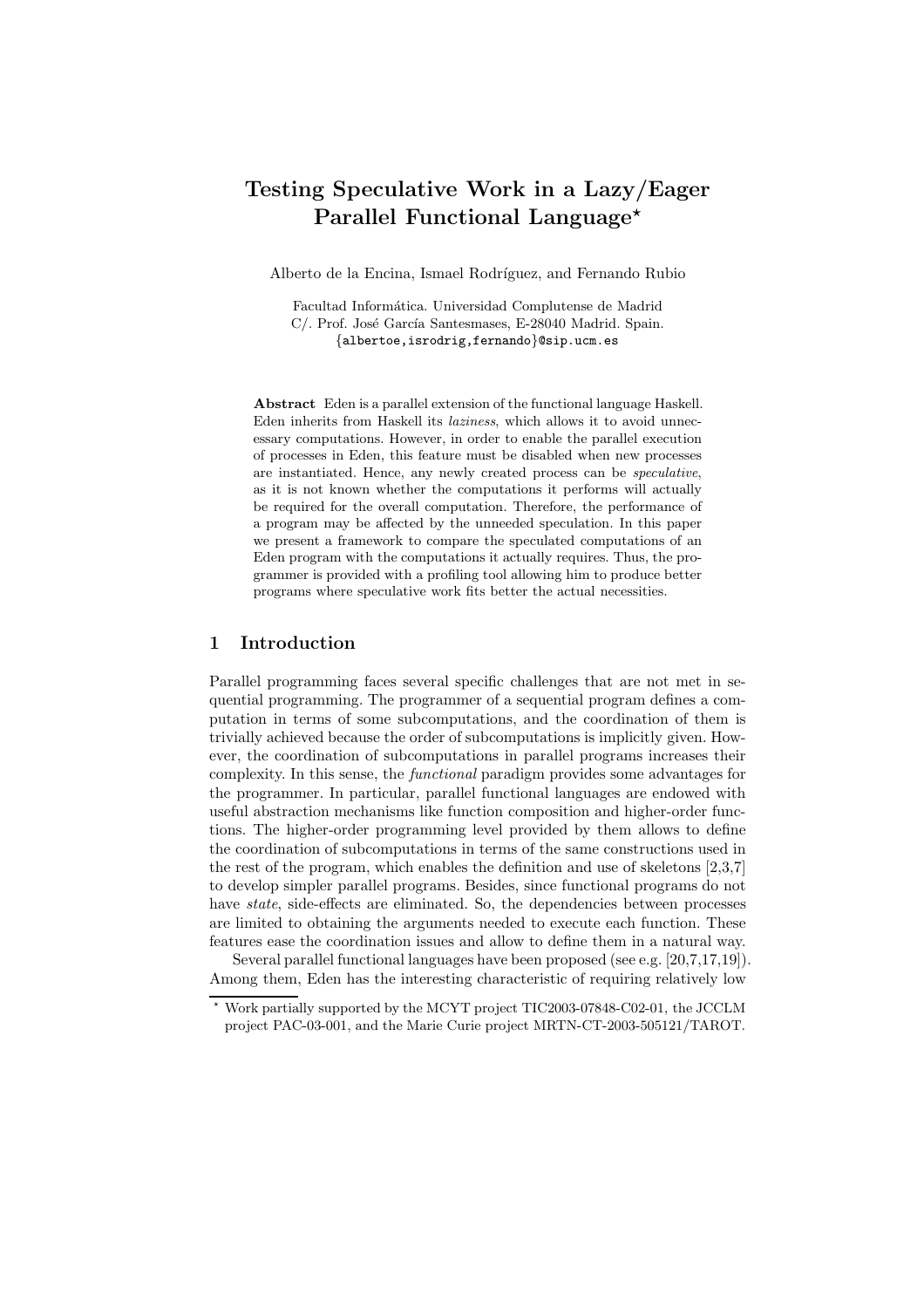programming effort to create programs with acceptable speedups (see [12]). Its main advantage is that it combines high-level constructions to simplify the development of parallel programs, and some controlled low-level constructions to allow increasing the efficiency. Eden extends the (lazy evaluation) functional language Haskell [15] by adding syntactic constructions for defining and instantiating processes. As a Haskell extension, Eden applies the laziness for deciding the computations to be executed in each moment. That is, a computation is performed only after it is detected that the result of that computation is required for continuing another computation that is already initiated. Let us note that pure laziness implies sequential computation. So, in order to allow parallel computations, Eden creates new processes eagerly. Moreover, any newly created process is able to perform computations in parallel before its creator actually demands the result for continuing its execution. This feature, which is necessary for enabling parallelism, may cause that a program performs some computations that turn out to be unneeded. In fact, Eden processes are speculative: They perform computations under the assumption that they will actually be needed.

The uncontrolled speculation may be a source of inefficiency in parallel programs. In order to achieve a better use of resources and a higher performance, the programmer should be provided with a measure of the unnecessary speculation of a program. In this paper we present a method for comparing the speculative computations and the computations actually needed in an Eden program. Basically, the method consists in comparing the data actually needed by a process and the speculative data evaluated by processes launched by this process.

Unfortunately, making a functional program to show the results of partial computations in some points is not easy. Let us remind that, contrarily to an imperative program, a functional program does not have state. Thus, the observation of partial computations cannot be based on observing how some variables change, because variables do not exist in functional environments. Besides, due to the laziness of Eden, the execution of a computation may turn out to be unnecessary, but a simple *observation* (e.g., writing a result in the screen or in a file) could create a false demand on such unneeded computation. Hence, observations must be defined in such a way that they produce a (neutral) result that is actually required only in the same situations as if the observations were not introduced. We will address this issue by using and extending Hood (Haskell Object Observation Debugger [5]). This tool allows a programmer to observe the behavior of a Haskell program by inserting some calls to an observation function in the program. The observation function records the value returned by a function in some point of the program, but without creating extra demand. These functions will be the basis of our method to compare the useful speculation and the actual speculation in an Eden program.

The rest of the paper is structured as follows. In the next section we sketch the Eden language. Then, in Section 3 we present the observation constructions of Hood. Next, in Section 4 we present our method to assess the unnecessary speculation in Eden programs. A case study is shown in Section 5, and related work in Section 6. Section 7 contains our conclusions and lines of future work.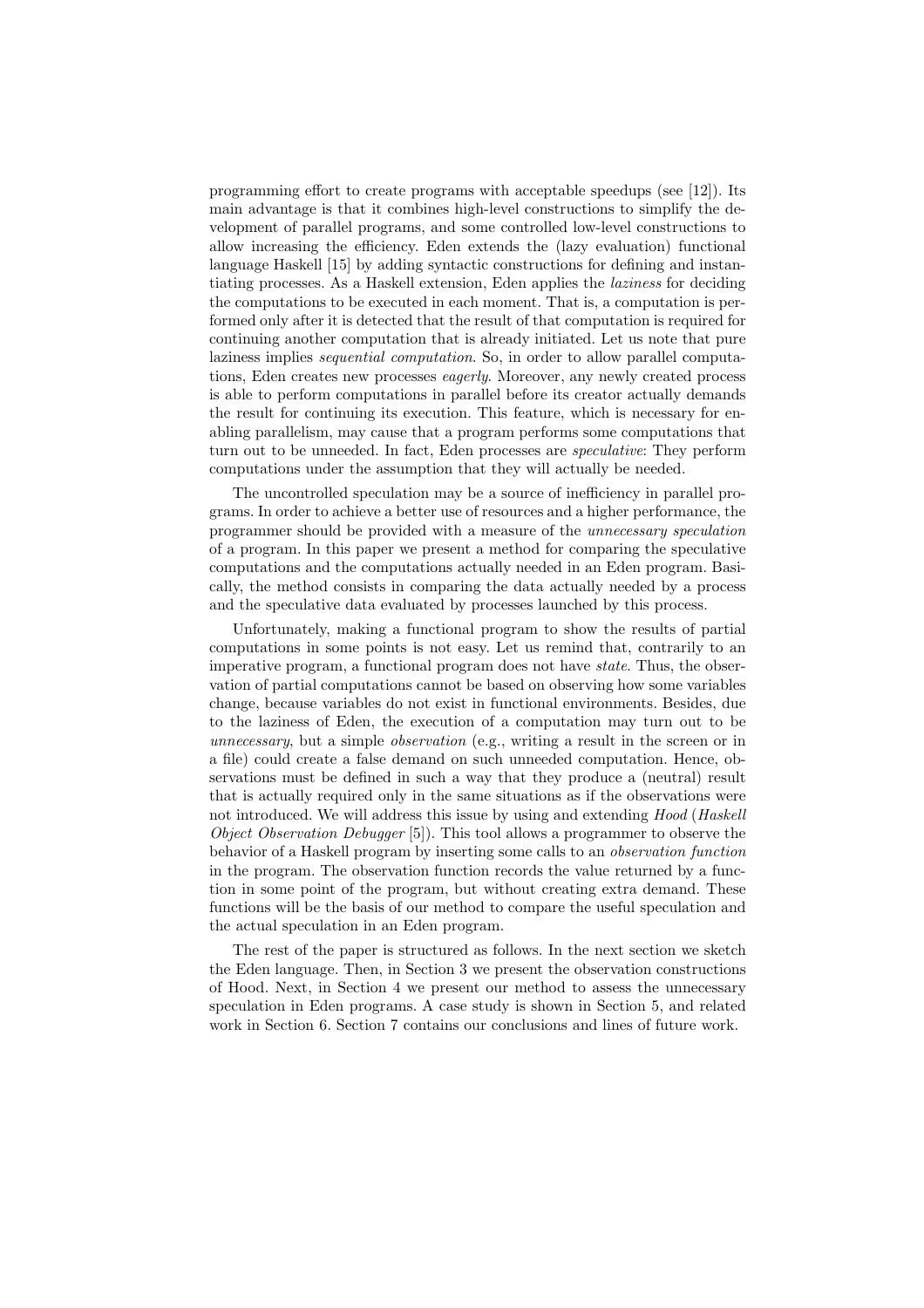## 2 The Eden Language

Eden [7,13] extends the lazy functional language Haskell [15] by adding syntactic constructs to explicitly define and instantiate processes. It is possible to define a new *process abstraction*  $\mathbf{p}$  by using the following notation that relates the inputs and the outputs of the process:  $p =$  process  $x \rightarrow e$ , where variable x will be the input of the process, while the behavior of the process will be given by expression e. Process abstractions can be compared to functions, the main difference being that the former, when instantiated, are executed in parallel.

Process abstractions are not actual processes. To really create a process, a process instantiation is required. This is achieved by using the predefined infix operator #. Given a process abstraction and an input parameter, it creates a new process and returns the output of the process. Each time an expression e1 # e2 is evaluated, the instantiating process will be responsible for evaluating and sending e2, while a new process is created to evaluate the application (e1 e2).

Once a process is running, only fully evaluated data objects are communicated. The only exceptions are lists, which are transmitted in a stream-like fashion, i.e. element by element. Each list element is first evaluated to full normal form and then transmitted. Concurrent threads trying to access not yet available inputs are temporarily suspended. This is the only way in which Eden processes synchronize. Notice that process creation is explicit, but process communication (and synchronization) is completely implicit.

In contrast to most parallel functional languages, Eden also includes highlevel constructions (not shown in the paper) both for developing reactive applications and for dynamically establishing direct connections between any pair of processes. This allows handling low-level parallel features that cannot be used in conventional functional languages. Thus, Eden provides an intermediate point between very high-level parallel functional languages (whose performance use to be poor), and classical parallel languages (which do not allow using highlevel constructions). We do not claim that Eden can obtain optimal speedups, but it can obtain quite acceptable speedups with small programming effort (see e.g. [13,12]).

Eden's compiler (see http://www.mathematik.uni-marburg.de/inf/eden) has been developed by extending the most efficient Haskell compiler (GHC [14]). Hence, Eden's compiler reuses GHC's capabilities to interact with other programming languages. Thus, Eden can be used as a coordination language, while the sequential computation language can be, for instance, C.

To easily port the compiler to different architectures, the runtime system works on top of a message passing library (the user can choose PVM or MPI).

Eden Skeletons Process abstractions in Eden are not just annotations, but first class values which can be manipulated by the programmer (passed as parameters, stored in data structures, and so on). This facilitates the definition of skeletons as higher order functions. Next, we illustrate, by using simple examples, how skeletons can be written in Eden. More complex skeletons can be found in [13,18].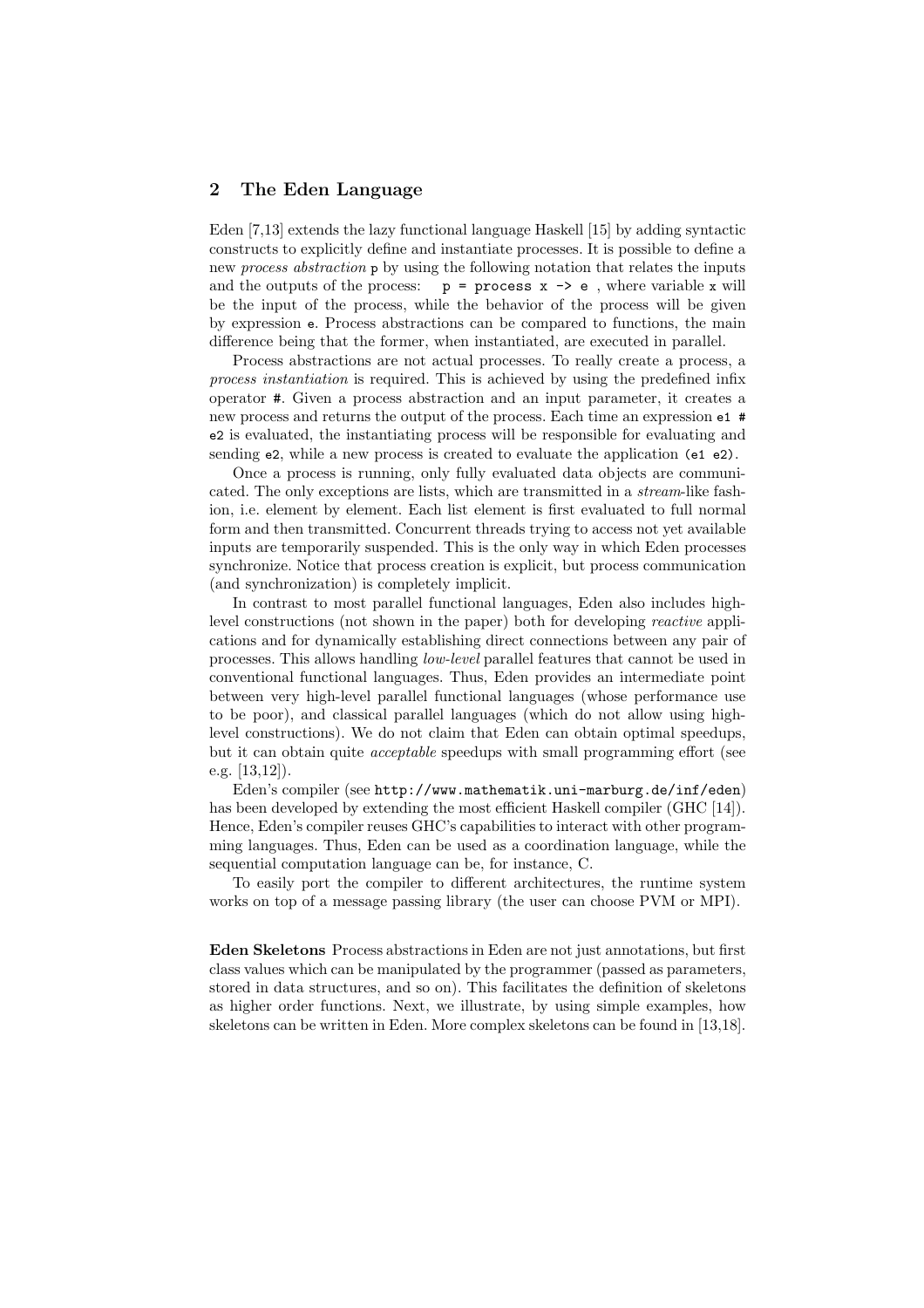The most simple skeleton is map. Given a list of inputs xs and a function f to be applied to each of them, the sequential specification in Haskell is as follows:

map f  $xs = [f x | x < - xs]$ 

that can be read as for each element  $x$  belonging to the list  $xs$ , apply function f to that element. This can be trivially parallelized in Eden. In order to use a different process for each task, we will use the following approach:

```
map_par f xs = [pf # x | x < - xs] 'using' spine
  where pf = process x \rightarrow f x
```
The process abstraction  $pf$  wraps the function application  $(f \times)$ . It determines that the input parameter x as well as the result value will be transmitted through channels. The spine strategy (see [21] for details) is used to eagerly evaluate the spine of the process instantiation list. In this way, all processes are immediately created. Otherwise, they would only be created on demand.

Let us remark that it is not necessary to explicitly use constructions for synchronizing the processes. The main process initially sends a task to each of the *worker* processes of the map par. Afterwards, as soon as any of the workers finishes its assignment, it automatically sends the result to the main process (by using PVM or MPI messages). When the main process has received all the results that it needs, it finishes the computation.

map par is an essential primitive skeleton used to eagerly create a set of independent processes, but it can be easily improved by reducing the number of processes to be created. In a map farm the number of processes to be created is fixed (for instance, it can be the number of processors), and tasks are evenly distributed into processes. The implementation firstly distributes the tasks among the processes, producing a list of lists where each inner list is to be executed by an independent process. Then, it applies map par, and finally it collects the results joining the list of lists of results into a single list of results. Notice that, due to the laziness, these three tasks are not done sequentially, but in interleaving. As soon as any worker computes one of the outputs it is computing, it sends this subresult to the main process, and it goes on computing the next element of the output list. Notice that the communications are asynchronous, so that it is not necessary to wait for acknowledgments from the main process. When the main process has received all the needed results, it finishes the computation. The Eden source code of this skeleton is shown below, where not only the number np of processors but also the distribution and collection functions (unshuffle and shuffle respectively) are also parameters of the skeleton:

```
map_farm np unshuffle shuffle f xs
  = shuffle (map_par (map f) (unshuffle np xs))
```
Different strategies to split the work into the different processes can be used provided that, for every list  $xs$ , (shuffle (unshuffle np  $xs$ )) ==  $xs$ .

Let us remark that developing skeletons in Eden is relatively easy. Due to the lack of space, we have only shown the simplest examples, but many others have already been implemented. Details about them can be found in [13].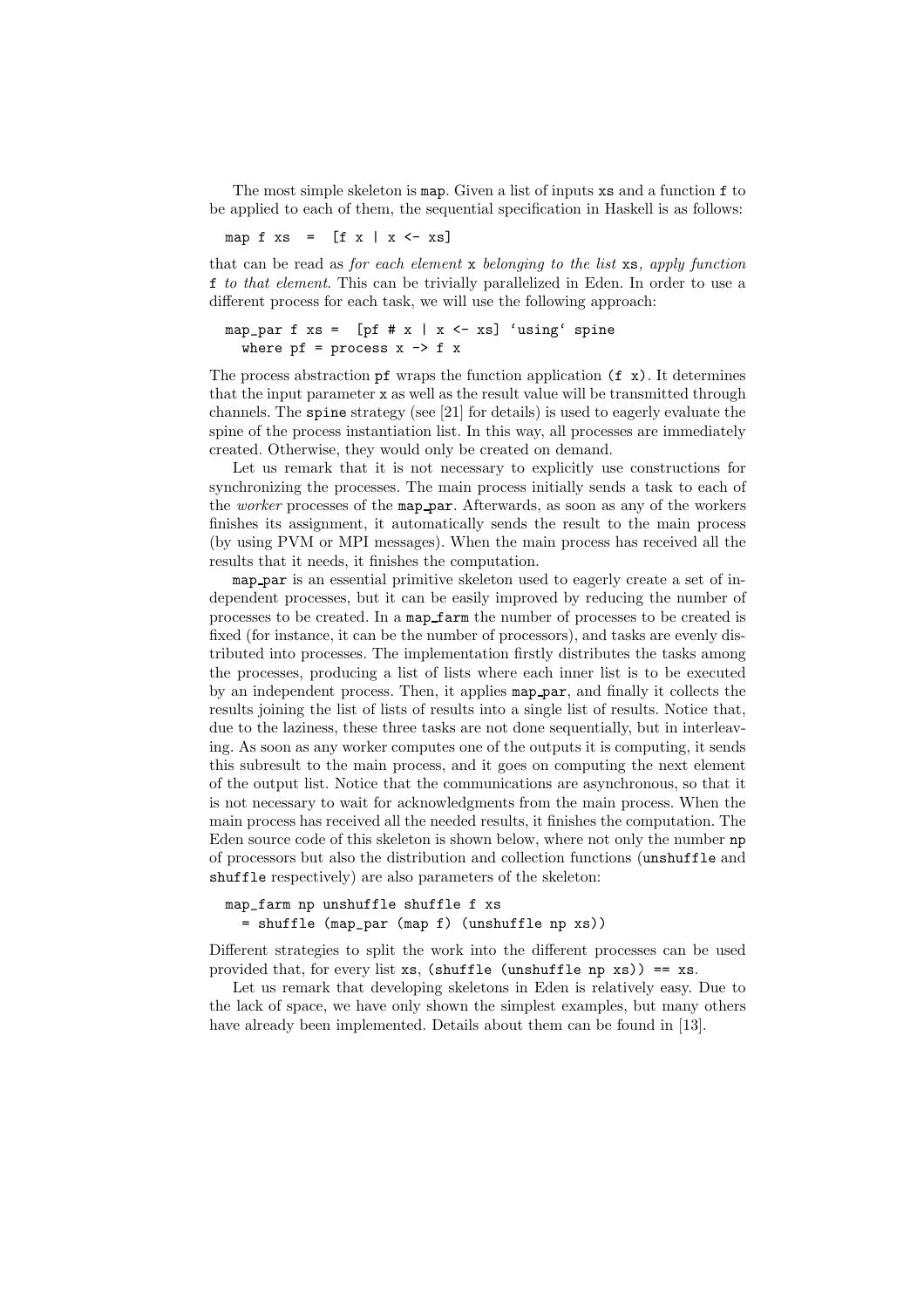# 3 Basic Hood

In this section we show the basic ideas behind Hood. The interested reader is referred to [5,4] for more details about it.

When debugging programs written in an imperative language, the programmer can explore not only the final result of the computation, but also the intermediate values stored in the variables being used by the program. Moreover, it is simple to trace how the value of each variable changes along time.

Let us remark that debugging lazy functional code has two main difficulties. First, lazy functional languages do not contain variables whose value change along time and that can be traced as in imperative languages. Second, introducing observations can modify the order of evaluation, affecting to the overall computation.

Fortunately, Hood allows the programmer to observe something similar to what can be observed in imperative environments. In fact, Hood allows the programmer to observe any intermediate structure appearing in a program. Moreover, we can also observe the evolution in time of the evaluation of the structures under observation.

In order to illustrate what kind of observations can be obtained by using Hood, let us consider an example. It will be complex enough to highlight important aspects of Hood, but also relatively simple to be easily understandable without requiring knowledge about Haskell. Given a natural number, the following Haskell function returns the list of digits of that number:<sup>1</sup>

```
natural :: Int -> [Int]
natural = reverse
           . map ('mod' 10)
           . takeWhile (/= 0)
           . iterate ('div' 10)
```
That is, natural 3408 returns the list 3:4:0:8:[], where [] denotes the empty list and : denotes the list constructor. Note that, in order to compute the final result, three intermediate lists where produced in the following order:

```
-- after iterate
3408:340:34:3:0:_
-- after takeWhile
3408:340:34:3:[]
-- after map
8:0:4:3:[]
```
 $1$  The first line of the definition only provides the type declaration of the function: given an integer it returns a list of integers. The other four lines define the sequence of functions to be applied to obtain the overall effect, being reverse the last one to be applied. The higher-order function iterate applies infinite times the first function it receives. For instance, applying iterate (+3) 1 returns the infinite list 1:4:7:10:13:...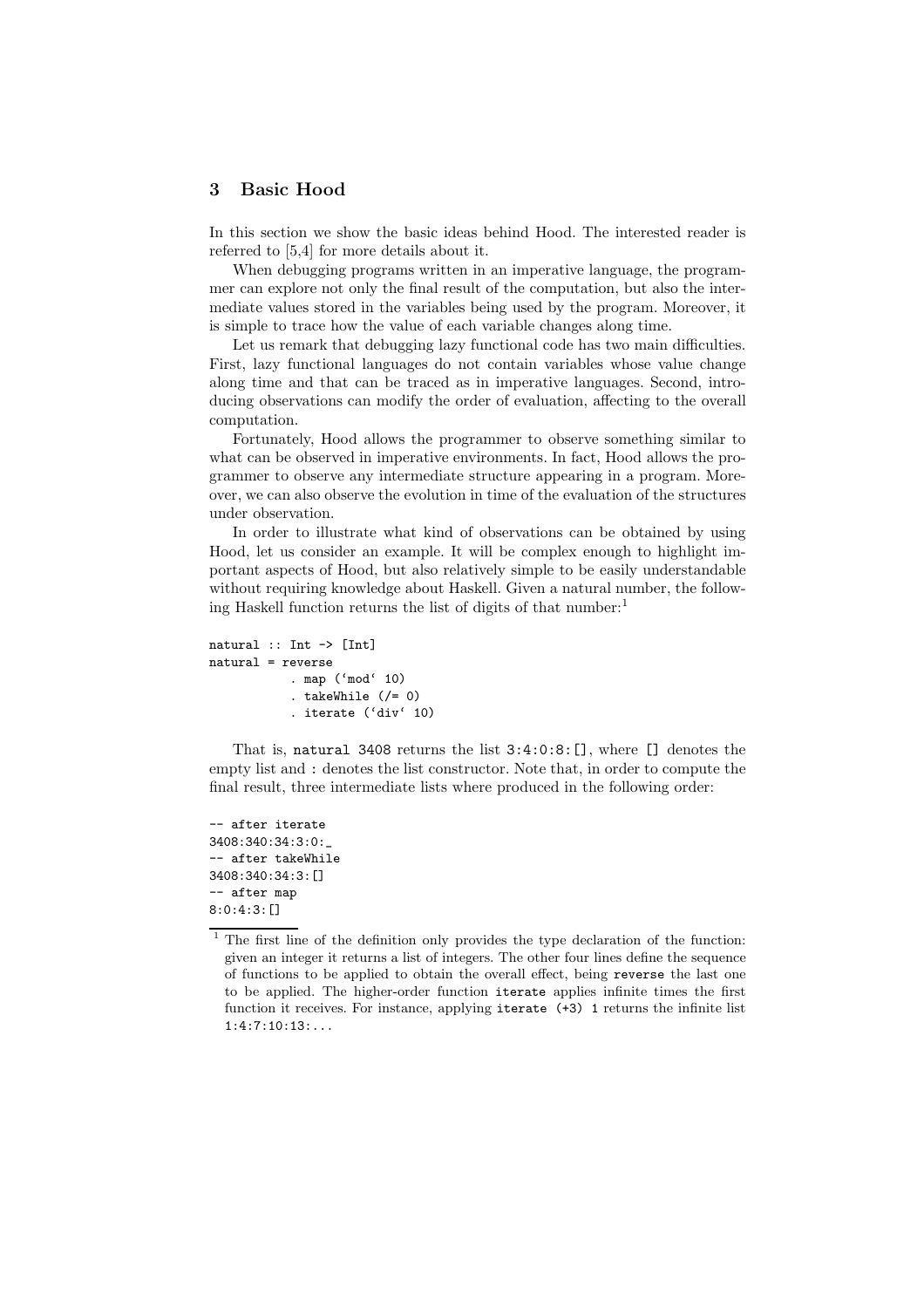Notice that the first intermediate list is infinite, although only the first five elements are computed. As the rest of the list does not need to be evaluated, it is represented as  $($  (the underscore char).

By using Hood we can annotate the program in order to obtain the output shown before. In order to do that, we have to use the observe combinator that is the core of Hood. The type declaration of this combinator is: observe :: String  $\rightarrow$  a  $\rightarrow$  a . From the evaluation point of view, observe only returns its second value. That is, observe  $s \ a = a$ . However, as a side effect, the value associated to a will be squirrelled away, using the label s, in a file that will be analyzed after the evaluation finishes. It is important to remark that observe returns its second parameter in a completely lazy, demand driven manner. That is, the evaluation degree of a is not modified by introducing the observation, in the same way that it is not modified when applying the identity function id. Thus, as the evaluation degree is not modified, Hood can deal with infinite lists like the one appearing after applying iterate ('div' 10).

If we consider again our previous example, we can observe all of the intermediate structures by introducing three observations as follows:

```
natural :: Int -> [Int]
natural = reverse
           . observe "after map" . map ('mod' 10)
           . observe "after takeWhile" . takeWhile (/= 0)
           . observe "after iterate" . iterate ('div' 10)
```
After executing natural 3408, we will obtain the desired result. Hood does not only observe simple structures like those shown before. In fact, it can observe anything appearing in a Haskell program, including functions. For instance,

observe "length" length (4:2:5:[])

will generate the following observation:

-- length  $\{ \ \setminus \ \left( \_ : \_ : \right] \cap \rightarrow 3 \}$ 

That is, we are observing a function that returns the number 3 (without evaluating the concrete elements appearing in the list) when it receives a list with three elements. Let us remark that it is only relevant the number of elements, but not the concrete elements. That is, the observation mechanism detects that the laziness of the language will not demand the concrete elements to compute the overall output. As it can be expected, higher-order functions can also be observed, but we do not show it due to lack of space.

## 4 Testing Speculation by Parallelizing Hood

In this section we present our method to assess the speculation of a parallel Eden program. The method is based on using the observation functionalities provided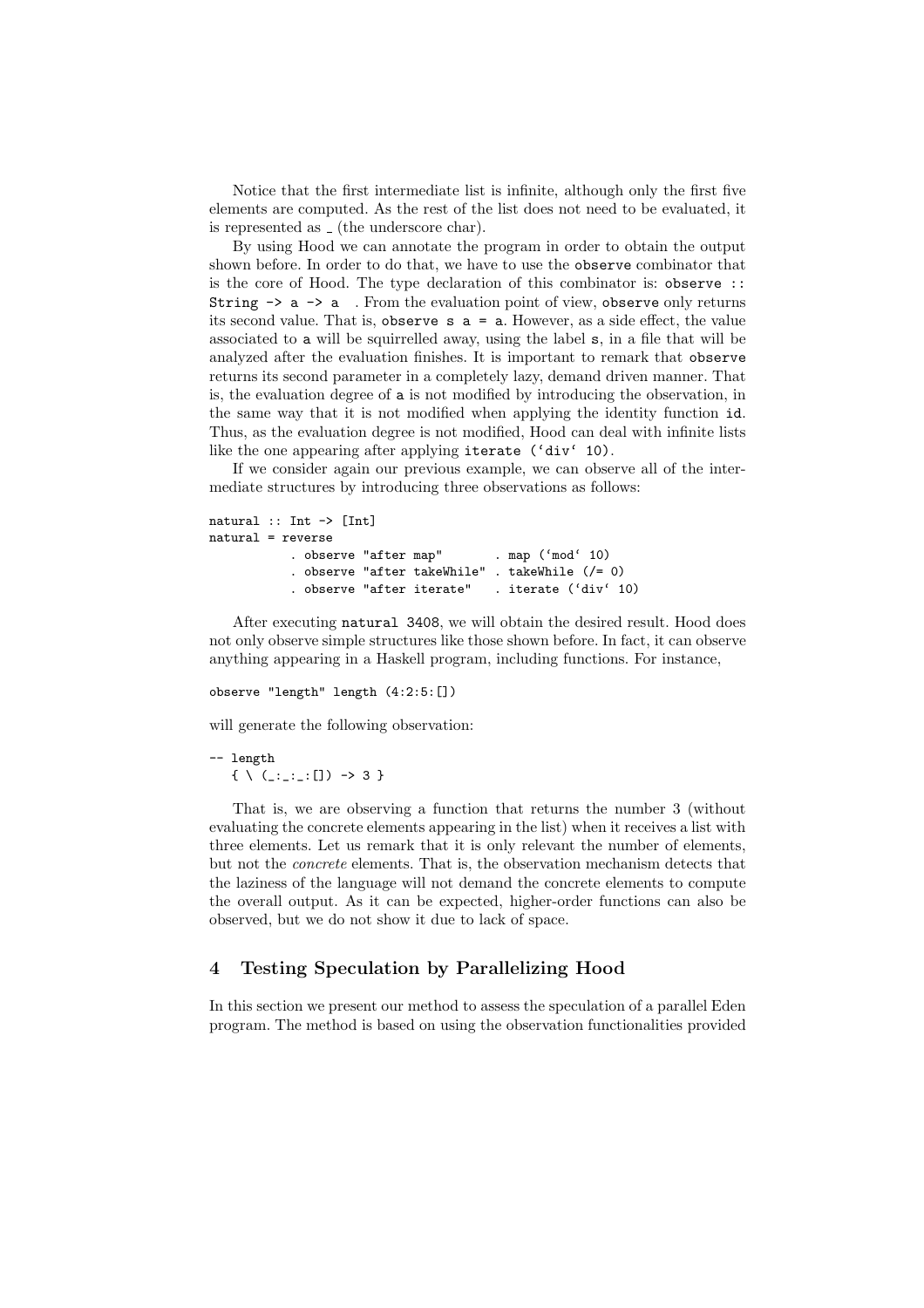by Hood in specific points of the program under assessment. Let us recall that the application of observe to a term returns only the (partial) evaluation of the term that is actually *required* by other subcomputations in the context where observe is invoked. Hence, it gives us the (partial) term that is demanded in the context of the observation. When a process instantiates another process, the former process demands the computation of a term from the latter (from now on, invoker and instantiated processes, respectively). In order to perform our analysis, we need to consider the evaluation of this term at two different points. On the one hand, the observation of the term required by the invoker (in the context of the invoker) gives us the true necessities of the program at this point. On the other hand, the observation of the term constructed by the instantiated process (in the context of instantiated process) gives us the result of the speculated work performed by the instantiated process. By comparing both values, we can assess the amount of unnecessary speculation performed by the program at this point. In fact, if we obtain not only the final values of the term at both sides but also the order in which each part of the term is calculated, then we can infer not only the amount of unnecessary work but also the relative speeds of both parts. Hence, we can enrich the profiling capabilities of Eden.

#### 4.1 A Simple Example

Let us consider a naïve but illustrative example. The following process generates the (infinite) list of primes greater than or equal to a given input number n. The process receives a natural number n as input, and produces a (potentially infinite) list of primes outputs:

```
pprimes = process n -> outputs
  where outputs = generatePrimes n
generatePrimes x = if (isPrime x) then x : restOfPrimeselse restOfPrimes
  where restOfPrimes = generatePrimes (x+1)
```
The list of primes outputs is obtained by calling function generatePrimes with parameter **n**. Given any parameter **x**, this function firstly computes the (infinite) list of all the rest of primes, that is, the list of all primes greater than or equal to  $x+1$  (as we will see below, depending on the necessities of other external computations, only a finite part of the list might be computed). Then, x is added at the head of the list if x is prime or it is ignored otherwise.

Let us suppose that we are interested in using this process to obtain the shortest list of consecutive primes (greater than or equal to initialNumber) such that the multiplication of its elements is greater than or equal to a given minimal threshold threshold. <sup>2</sup> For example, given initialNumber=2 and threshold=26, we wish to obtain  $[2,3,5]$  since  $2 * 3 * 5 = 30$ . The function myComputation performs this task:

 $2$  A similar functionality will be required in Section 5 to implement the LinSolv algorithm. In particular, it will be required to apply the Chinese Remainder Theorem.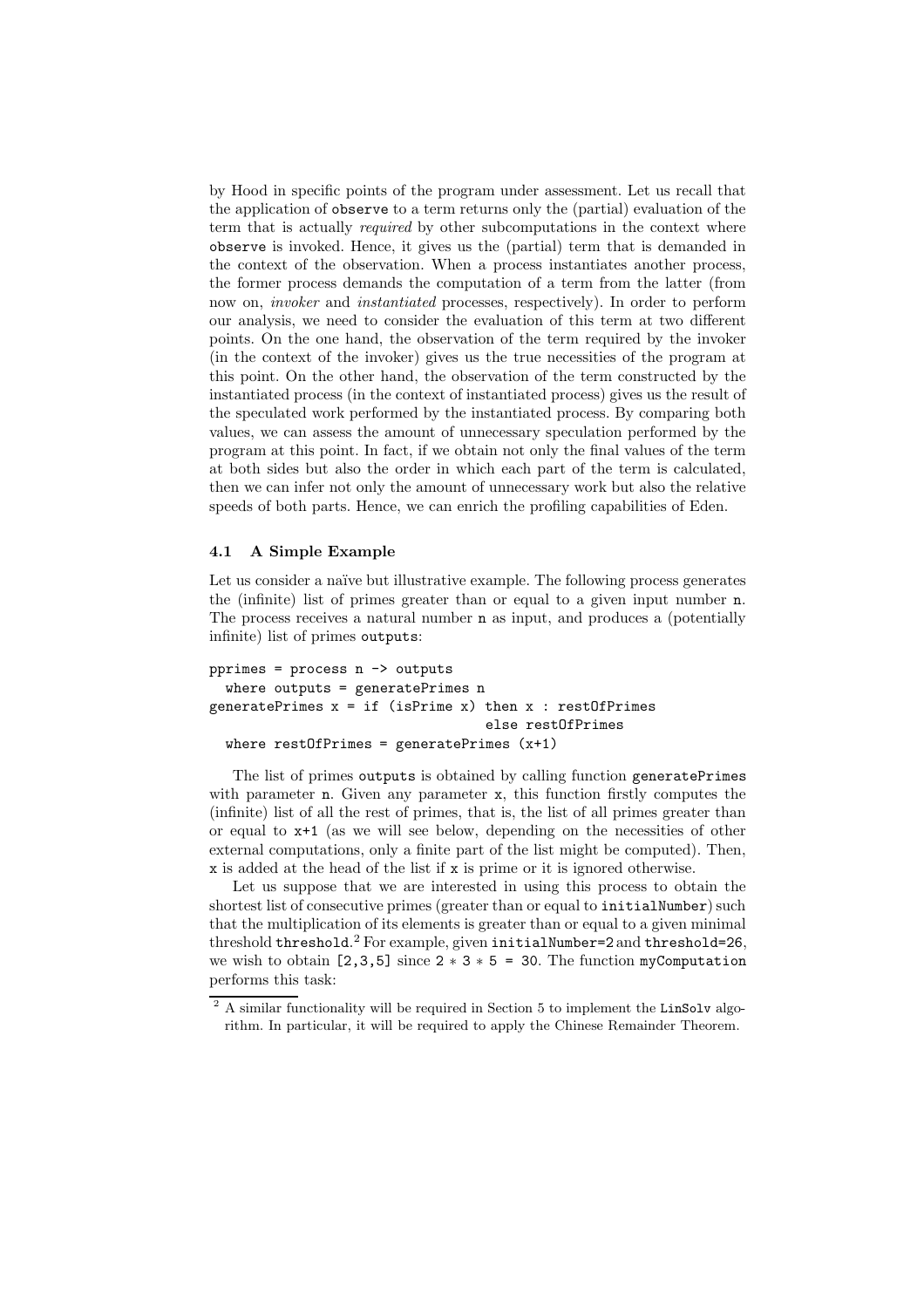```
myComputation initialNumber threshold = take neededNumber primes
  where primes = pprimes # initialNumberproducts = scan1 (*) 1 primes
        neededNumber = length (takeWhile (< threshold) products)
```
Let us explain how function myComputation works. The term primes represents the list of all primes from initialNumber on, and it is computed by instanting a new process that executes function pprimes with parameter initialNumber. Fortunately, the rest of expressions used in the context of function myComputation will only demand a finite amount of elements of primes. Thus, the new process will not compute new primes forever. This is so because when the invoker process finishes the computation of function myComputation, the runtime system automatically terminates the instantiated process. The term products performs the multiplication of all elements in list primes by using function scanl. Function scanl applies a given binary operator to all the elements in a list. This is done by applying the function to each element in order and cumulating the partial result from each element to the next. An initial cumulated value is given as parameter. Function scanl returns a new list where the elements are the cumulated values after each element in the input list is applied. For instance, scanl  $(*)$  1  $[2,3,5]$  returns the list  $[1,2,6,30]$ . The term neededNumber computes the number of elements in products that are below threshold. Since the i<sup>th</sup> element in products provides the multiplication of the first i primes of primes, neededNumber gives us the number of elements needed in list primes. The number neededNumber is calculated by taking the list of the elements of products below threshold and computing its length. Finally, the output of myComputation is given by taking neededNumber elements from the list primes.

Let us remark that the aim of the previous program is not to provide an efficient parallel solution, but to serve as a simple but illustrative basis to develop a first approach to our method. In particular, we will use the previous example to study the speculative work performed by the instantiated process to compute the function pprimes. Although this process is devoted to produce an infinite list of numbers, not all of them will be actually required. However, we do not know in advance how many elements of the list will be actually required. We are interested in comparing the amount of primes used by the process that executes the function myComputation with the amount of primes computed by the process that runs the function pprimes. In fact, all primes calculated by pprimes that are higher than the last prime used by myComputation are the result of the unnecessary speculated work, because these primes are useless for the program necessities. Let us note that a programmer is not likely to properly assess the amount of unnecessary speculative work of this program in advance, because the time required by each process to perform each operation depends on several uncontrollable factors. Actually, both involved processes will race each other to perform their computations. Hence, if their relative speed is unbalanced (in any of both senses) then the overall performance of the program will fall.

Next we show how the previous program can be modified to provide the required information. The modification will be based on introducing observations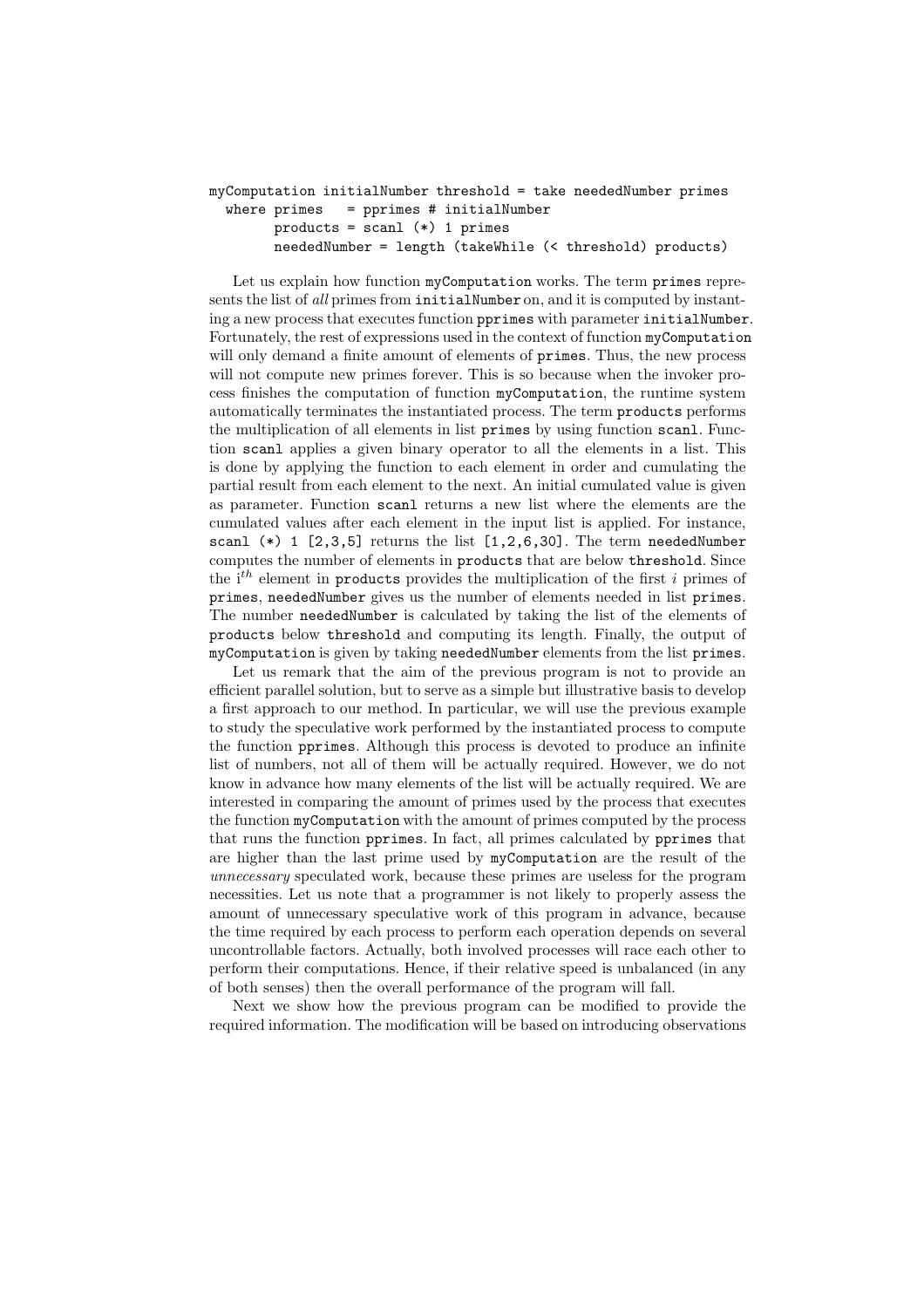that will report the computation/use of the list of primes in both processes. First, let us consider the instantiated process. In order to observe the list of primes that is produced by this process, we just need to observe the list that it returns to its invoker. The term to be returned is now replaced by a new expression. It returns the same value to the invoker, but only after any change on the evaluation of outputs is properly reported to a log file with a suitable tag (outsFromProcess). So, though the introduction of the observation is innocuous for the overall computation, the required profiling information will be obtained:

#### pprimes = process n -> (observe "outsFromProcess" outputs) where outputs =  $generatePrimes n$

Let us consider the instantiated process. In order to minimize the number of requests between invoker processes and instantiated processes, any value computed by an instantiated process is immediately sent to the invoker in Eden. This means that all primes computed by the instantiated process are locally available for being used by the invoker. However, let us note that the laziness is locally applied in each process in Eden. Hence, the number of primes *obtained* by the invoker (i.e., actually taken from those received by the communication channel) perfectly matches its necessities, and no unneeded prime is used. So, by observing the list of primes obtained by the invoker from the instantiated process, we can calculate the true necessities of this process. Any change in this list will be reported in a file with the tag insFromProcess:

```
myComputation initialNumber threshold = take neededNumber primes
where primes = observe "insFromProcess" (pprimes # initialNumber)
      products = scan1 (*) 1 primes
      neededNumber = length (takeWhile (< threshold) products)
```
After running the program using 327 and 49472453 as inputs in a twoprocessors environment, our observations inform us that outsFromProcess has 37 entries, while insFromProcess has only 4. That is, 33 unnecessary primes where computed by the auxiliary process in our naïve example.

#### 4.2 General Scheme

In the previous example, the speculative work was performed by the instantiated process. However, this could be the other way around: The invoker process instantiates a new process and afterwards produces some values that this new process may or may not need. The values demanded by the instantiated processes are its parameters. In this case, the instantiated process takes the values computed by the invoker as long as it needs them, and the speculative work is performed by the invoker process. Let us note that the application of our method to this case is similar to that shown in the previous example. Actually, the method developed in the previous example can be generalized to deal with any scenario where the speculative work of some processes has to be assessed. Next we present a redefinition of the basic Eden constructors. This redefinition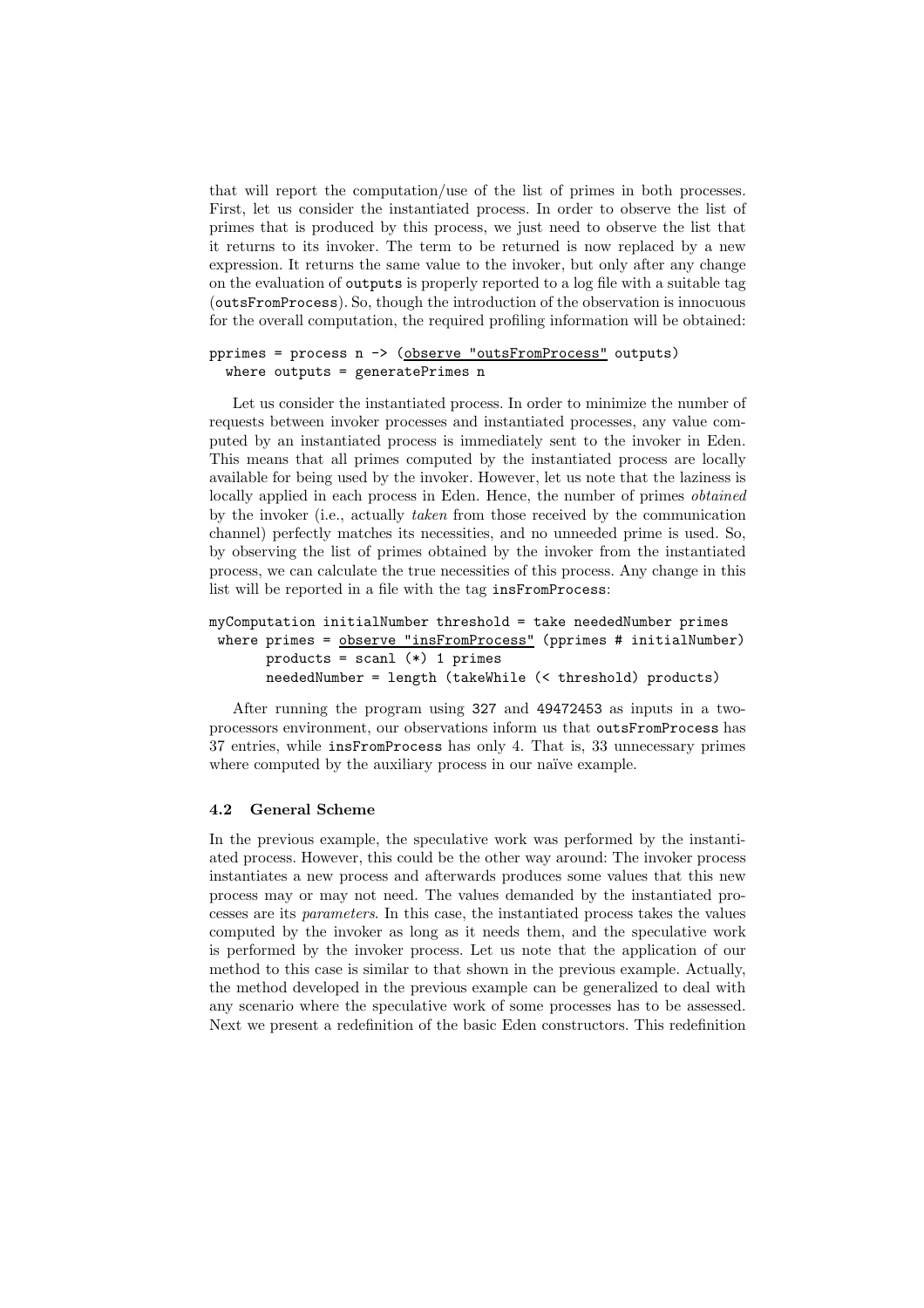performs all the required tracing issues in such a way that the programmer can forget any details concerning observations: He must just instantiate the processes he wants to analyze by calling the functions provided by the new constructors and introducing his function as parameter. Then, the system automatically reports any change on both its input and its output. By applying the new observation constructors to both an invoker and an instantiated process, all the needed information will be properly reported. Thus, if we want to observe the inputs and outputs of a process that computes a given function f then, instead of directly using f, we will call the following function processObs using f as parameter:

```
processObs f = process ins -> (observe "outsFromProcess" outs)
          where outs = f ins'
                ins' = observe "insToProcess" ins
```
The previous function defines a process with input ins. In order to observe the data that this new process receives from its creator and it actually *requires*, this parameter is observed by the second observation in the previous definition, labelled by insToProcess. After function f is normally applied to the input, the output outs is obtained. The observation of this term (first observation, labelled by outsFromProcess) reports the data this process transmits to its creator.

The previous function allows us to observe the treatment of inputs and outputs of the instantiated process. Similarly, we need a new functionality to observe the behavior of the invoker process. Next we redefine the process instantiation operator to include the observation capabilities. The new operator, based on the standard operator #, is ##:

```
p ## actualParameters =
  observe "insFromProcess"
          (p # (observe "outsToProcess" actualParameters))
```
The new operator allows any process to instantiate a new process by using the standard one. Besides, two observations are introduced to report the inputs and outputs that the invoker process exchanges with the new process. Observations labelled by insFromProcess report the data that the invoker receives (and actually requires) from the newly instantiated process. Observations labelled by outsToProcess report the data that is sent from the invoker to the instantiated process (regardless of whether the instantiated process requires them).

The use of both new constructors leads to the general scheme depicted in Figure 1. By combining the new process abstractions processObs and ## we obtain four relevant data. These data provide us with two critical measures concerning the usefulness of the speculation at this point of the program. On the one hand, the difference between outsFromProcess and insFromProcess gives us how much unnecessary speculative work was done by the new process. On the other hand, the difference between outsToProcess and insToProcess provides us a measure to know how much unnecessary speculative work was performed by the process creating the new instantiation.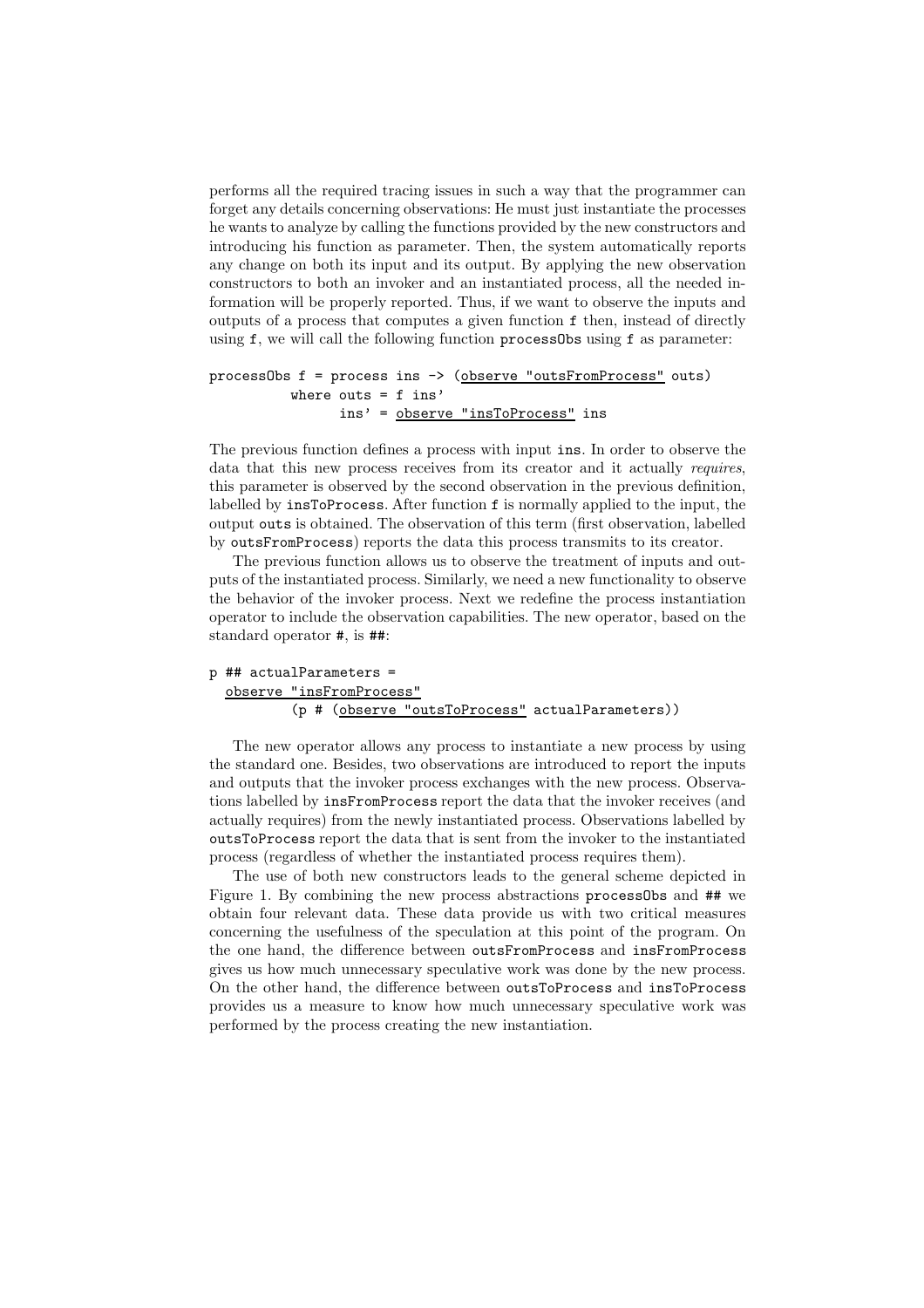

Figure 1. Invoker and Instantiated Processes

Let us note that the definitions of processObs and ## could be trivially extended to include extra parameters representing the strings that want to be used for marking the inputs and outputs of the processes. Moreover, the framework can be easily applied to other general schemes and programming structures in Eden. In particular, all the skeletons defined in the Eden library can be trivially rewritten in terms of the new process abstraction and process instantiation operators. Hence, they inherit the capability to test the amount of speculative work.

## 5 Case Study: LinSolv

The linSolv algorithm finds an exact solution of a linear system of equations of the form  $Ax = b$  where  $A \in \mathbb{Z}^{n \times n}, b \in \mathbb{Z}^{n}, n \in \mathbb{N}$ . In contrast to more common numerical algorithms, which usually produce an approximate solution over floating point numbers for a given accuracy, the algorithm presented here finds an exact solution and works over arbitrary precision integers.

To find an exact solution for a given system of equations, linSolv uses a multiple homomorphic images approach [9]. This is a common computer algebra approach and consists of the following three stages: (1) map the input data into several homomorphic images; (2) compute the solution in each of these images; and (3) combine the results of all images to a result in the original domain.

This structure is particularly useful for operations on arbitrary precision integers. In this case the original domain is  $\mathbb{Z}$ , the set of all integer values, and the homomorphic images are  $\mathbb Z$  modulo p, written  $\mathbb Z_p$ , with p being a prime number. If the input numbers are very big and each prime number fits into one machine word the basic arithmetic in the homomorphic images is cheap because fixed precision arithmetic can be used. Only in the combination phase, when applying a fold-based Chinese Remainder Algorithm (CRA) (see [10]), expensive arbitrary precision arithmetic has to be used to construct the result values.

Details about the implementation of linSolv in Haskell can be found in [12]. In brief, the main part to be parallelized consists in solving each of the homomorphic images, whose basic definition is:  $xList = map get_homSol\,primes$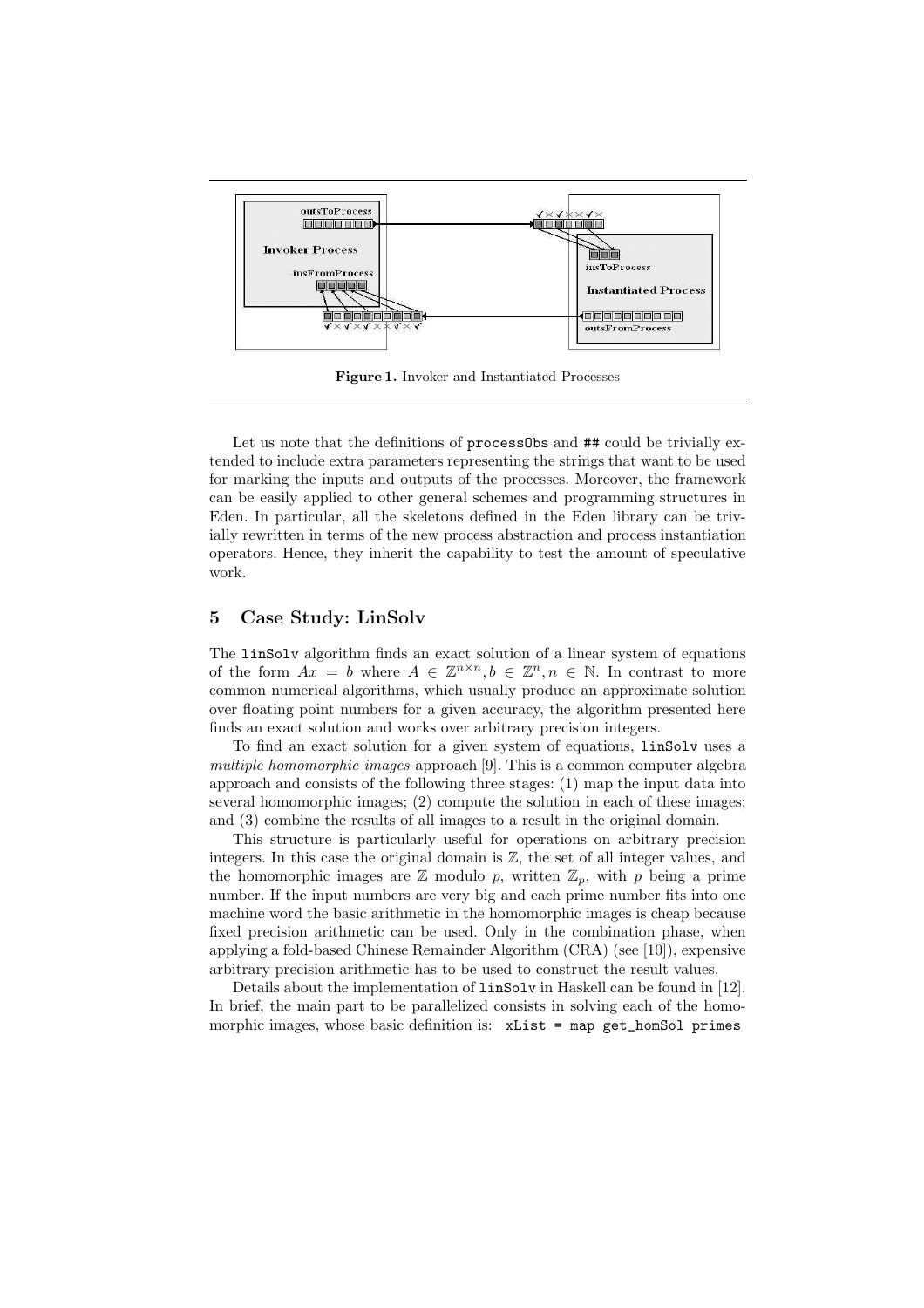Figure 2. Parallel linSolv (Eden speculative version)

xList\_all = map\_rw get\_homSol primes xList = filter lucky xList\_all xList\_unlucky = filter (not.lucky) xList\_all (p\_needed, p\_spec) = splitAt ( 1 + toInt noOfPrimes) primes primes' = p\_needed ++ (additional xList\_unlucky p\_spec) additional :: [Integer] -> [Integer] -> [Integer] additional xs  $ys = zipWith (\{ x y \rightarrow y) xs$  ys

Figure 3. Parallel linSolv (Eden conservative version)

where primes is an infinite list of primes, and get homSol solves the system modulo a given prime. Thus, the basic parallel structure of the algorithm consists in performing all computations in the homomorphic images in parallel. It uses LU-decomposition followed by forward and backsubstitution to compute the solution pmx in the homomorphic image [16]. From a speculation point of view, the main difficulty in the parallelization is that we have to make sure that new results are computed if primes turn out to be "unlucky", i.e. if the determinant of the input matrix  $\vec{A}$  in the homomorphic image generated by this prime number is zero. Let us remark that this is similar to the naïve example we showed in the previous section. However, in this case the task of the processes is not only to create primes, but also to solve a linear system modulo that prime.

Even though the situation now is more complex than in the example of the previous section, our strategy to check how much useless work is done is the same. As we have to solve the linear system modulo several prime numbers, the most obvious parallel scheme is to use a map par scheme as shown in Section 2, so that an independent process is created for each prime. However, as we commented in Section 2, it is better to use a map farm to avoid creating too many processes. So, in our first approach (shown in Figure 2) we just replaced the top level map by its parallel counterpart map farm. Unfortunately, when using the map farm version that includes observations, our tools detected a quite big amount of useless work, that reduced considerably the overall speedup.

As a second approach, to avoid the potential waste of resources due to speculation we used a conservative version as shown in Figure 3. In this version the prime numbers are divided into those known to be needed (p needed) and those which are only needed if some of the earlier primes are unlucky  $(p \text{-spec})$ . The function additional adds for each unlucky prime a new prime number to the task list primes'. Note in the definition of additional that, due to the demanddriven evaluation, the availability of unlucky primes in xs triggers the generation of one result element in ys. With this conservative version, the amount of useless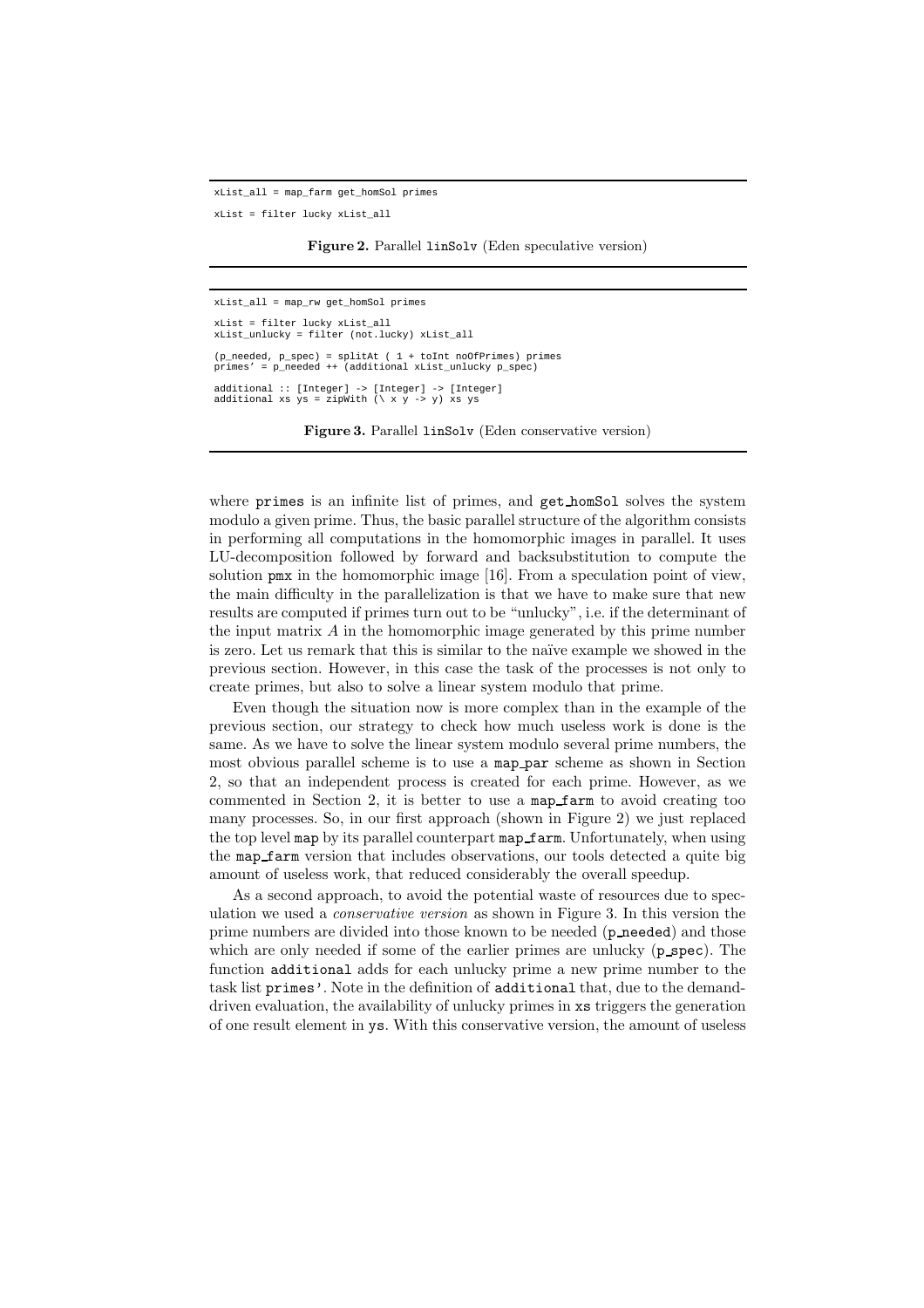xList = filter lucky xList\_all

Figure 4. Parallel linSolv (Eden semi-speculative version)

work was zero. Unfortunately, this does not necessarily implies optimal speedups. The problem is that we had avoided useless work, but at the cost of forcing processes to stop for a while each time they finish a task. So, tough the speedups were better than before, there was still free room for improvement.

Finally, we used a third solution where speculation was restricted but not completely avoided. In this sense, we used a variation of the task farm skeleton as outlined in Section 2. More specifically, we used the replicated workers paradigm. A manager and a set of worker processes are created, and two tasks are initially released to each of the workers. As soon as any worker finishes a task, it sends the result to the manager, and a new task is delivered to the worker. The computation in the manager is demand-driven and triggered by the availability of result values. As soon as the manager has all the needed results it terminates all the worker processes. Notice that in this semi-speculative version the workers may be working speculatively on useless tasks, but only when the useful tasks have already been consumed and hence the degree of speculation is tightly limited. More details about the replicated workers skeleton can be found in [8]. Figure 4 shows the Eden code for the semi-speculative version of linSolv. The only modification to the sequential code is the use of a parallel replicated workers map  $(\text{map } \text{rw})$  instead of a sequential map over the infinite list of primes. By using this new version, only a few useless messages where sent. That is, the speculation was actually controlled.

Finally, we illustrate the speedups that can be obtained with Eden, by running the semi-speculative version on a concrete parallel machine. We run the experiments on a 32-node Beowulf cluster consisting of workstations with a 533 MHz Celeron processor, 128 Kb cache and 128 MB of DRAM. The workstations are connected through a 100Mb/s fast Ethernet switch with a latency of 142  $\mu$ s, measured under PVM 3.4.2. The sequential runtime in this environment was 491.7s. In this environment, an acceptable speedup of 14 is achieved with 16 nodes. For the input data used in these measurements 45 useful and 39 unlucky primes are generated. This leads to a total of 45 top level threads, one for each homomorphic image.

#### 6 Related Work

In addition to Hood, during the last years there have been several proposals for incorporating execution traces to sequential lazy functional languages. In particular, we can highlight the work done with Hat, HsDebug, and the declarative debuggers Freja and Buddha. The approaches followed in each of them are quite different, both from the point of view of the user of the system and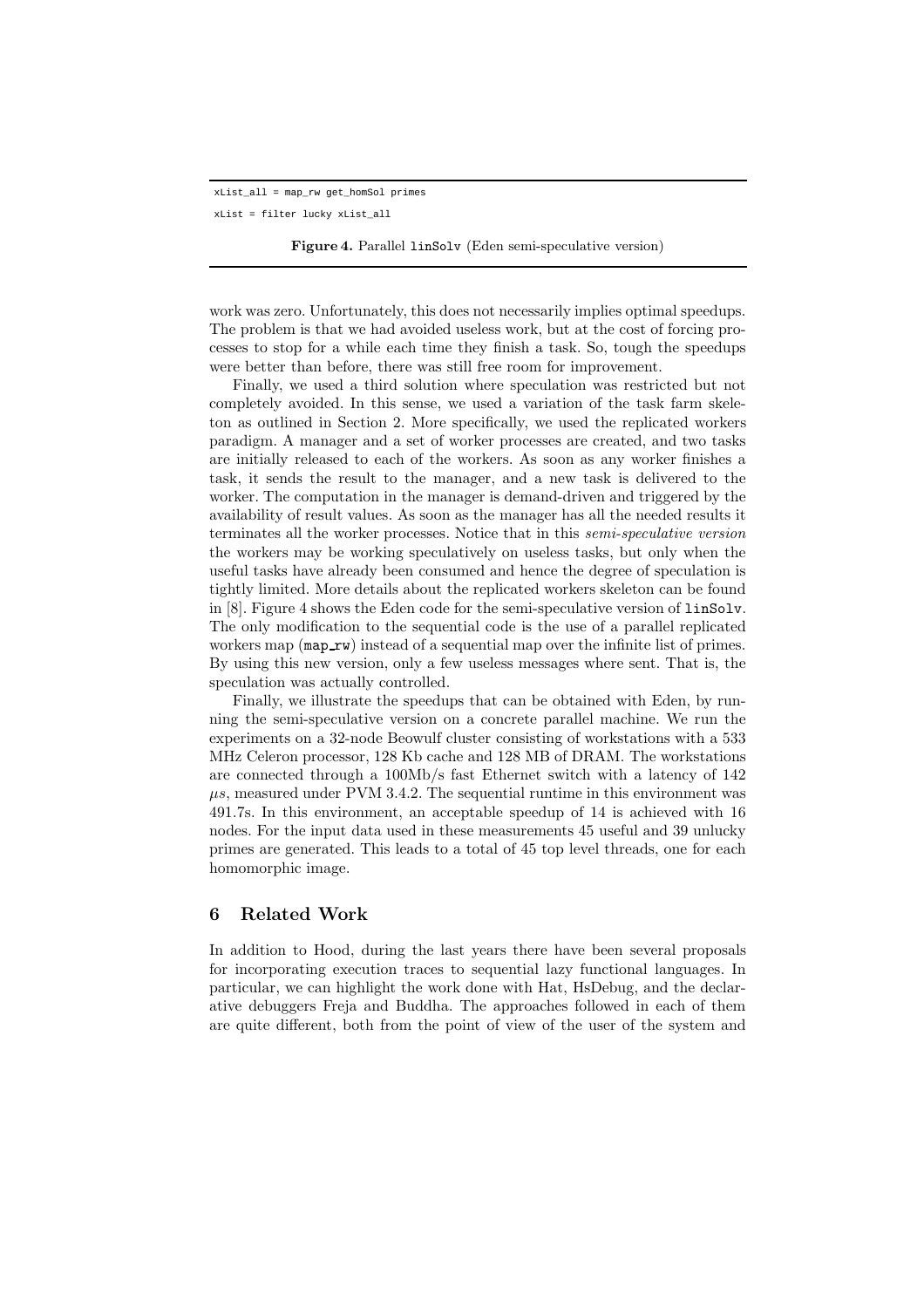from the implementation point of view. From the user point of view, Freja and Buddha are question-answer systems that directs the programmer to the cause of an incorrect value, while Hat allows the user to travel backwards from a value along the redex history leading to it. The interested reader can found a detailed comparison between Freja, Hat and Hood in [1].

Regarding parallel functional profilers, we can highlight GranSim [11] and its derivatives (GranSP and GranCC). GranSim is a GpH [20] simulator. This system provides an accurate and flexible way of studying the dynamic behaviour of GpH programs. It supports extensive tuning of the simulated architecture, having parameters such as number of processors, communication latencies, and others. Additionally, an ideal simulation mode allowing an unlimited number of processors is provided.

Paradise [6] is an adaptation of GranSim to deal with Eden programs. Currently, Eden programers can obtain feedback from Paradise in order to improve the performance of their programs. In this sense, they can detect bottlenecks in the distribution of work. However, it lacks the possibility to check the amount of speculation done by the programs. Thus, the approach presented in this paper constitutes a complement to the profiling capabilities presented in Paradise.

#### 7 Conclusions and Future Work

In this paper we have extended the parallel functional language Eden with capabilities to test how much useless work has been performed in a given execution. Since the core sequential part of Eden uses lazy evaluation while some parallel constructions of it require the use of strict evaluation, we have designed a tool to compare how much data was actually needed (known because of the lazy part of the language) and how much data was actually transmitted (known because of the eager parallel part of the language).

We have rewritten the basic constructions of the language to include facilities for testing the amount of speculative work, and we have also rewritten skeleton libraries so that we can test the amount of speculation of any program written by using skeletons. In fact, we have tested the tool with a concrete case study that consists in solving a linear system of equations.

Currently, our tools only provide textual information about the amount of speculation, and this is the reason why we do not show examples of outputs of the tool in this paper. However, we are working on the implementation of a graphical interface to show not only the amount of speculation, but also the evolution in time of the speculation of the program. This can be done by recording also timeinformation about the observations. Thus, the implementation of this graphical tool and the application of the framework to a wider set of examples constitute our current lines of work.

# References

1. O. Chitil, C. Runciman, and M. Wallace. Freja, Hat and Hood — a comparative evaluation of three systems for tracing and debugging lazy functional programs.